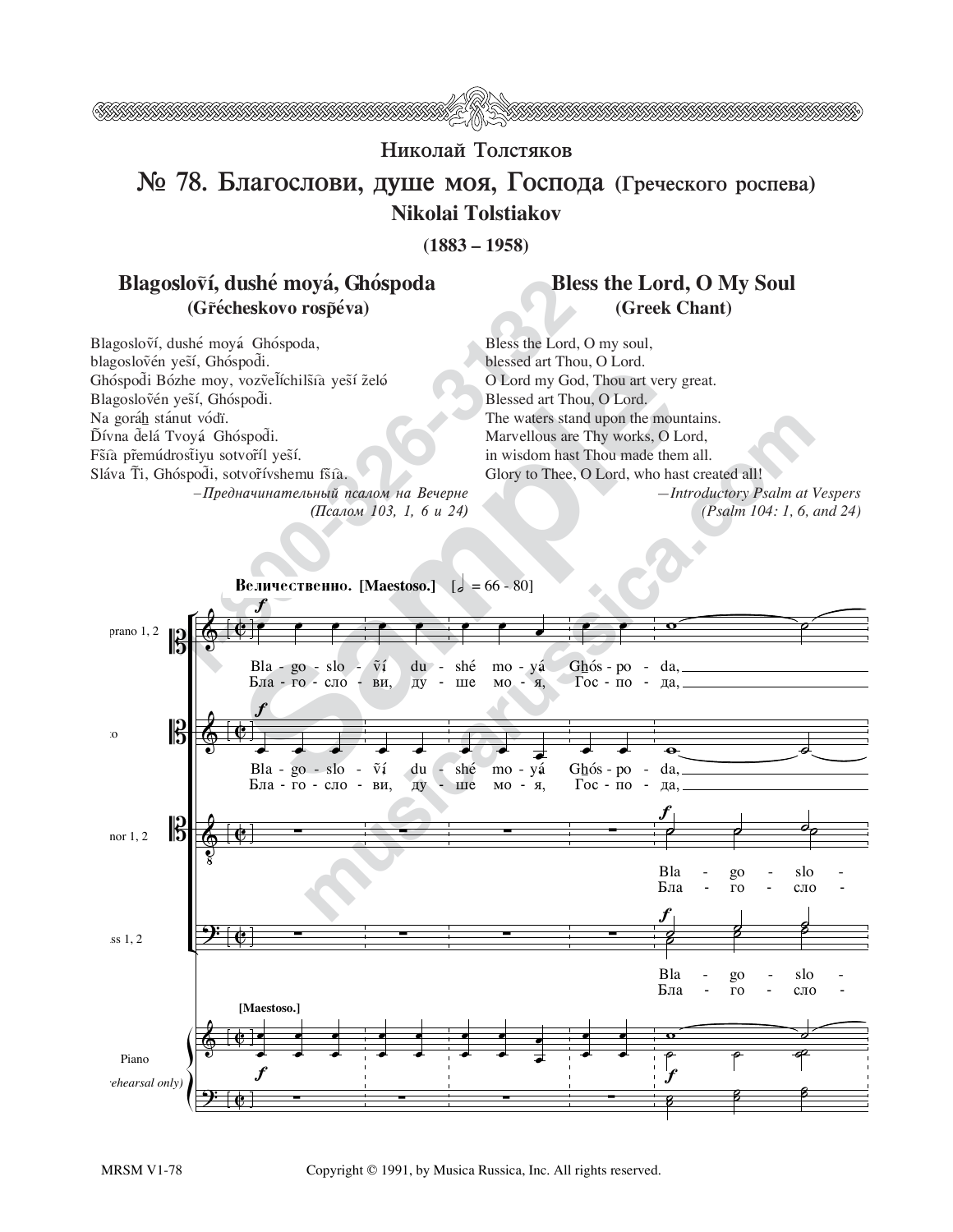

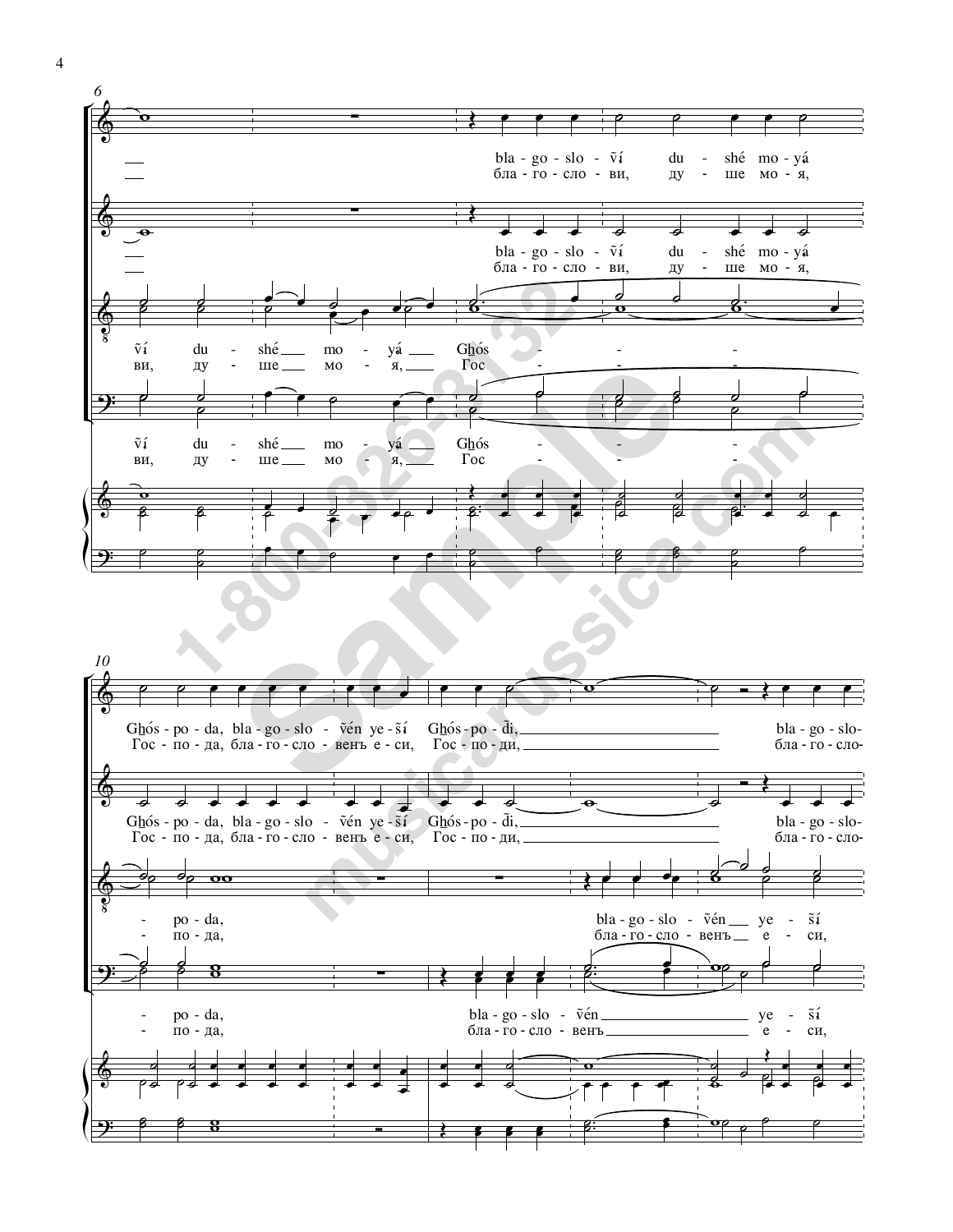

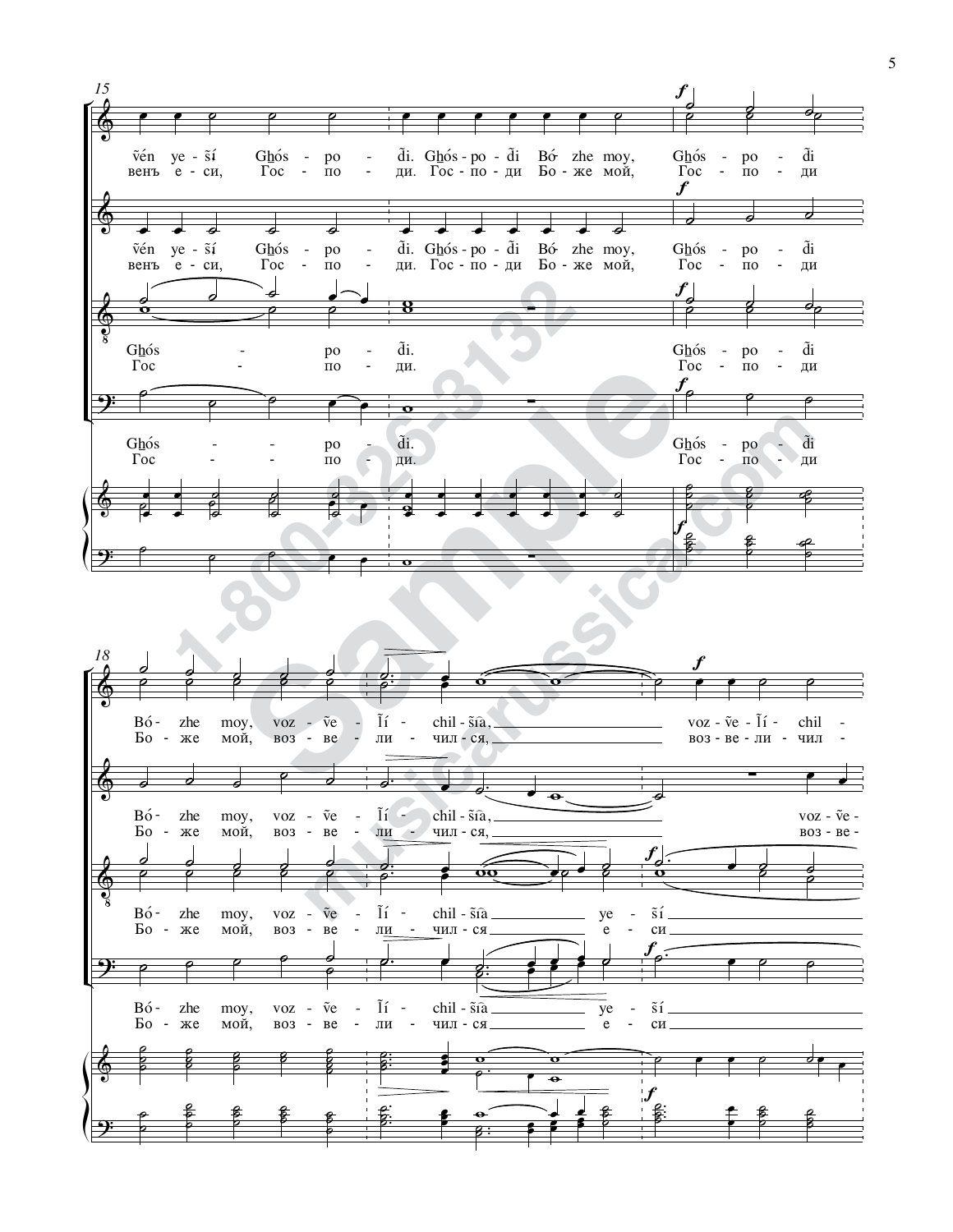

6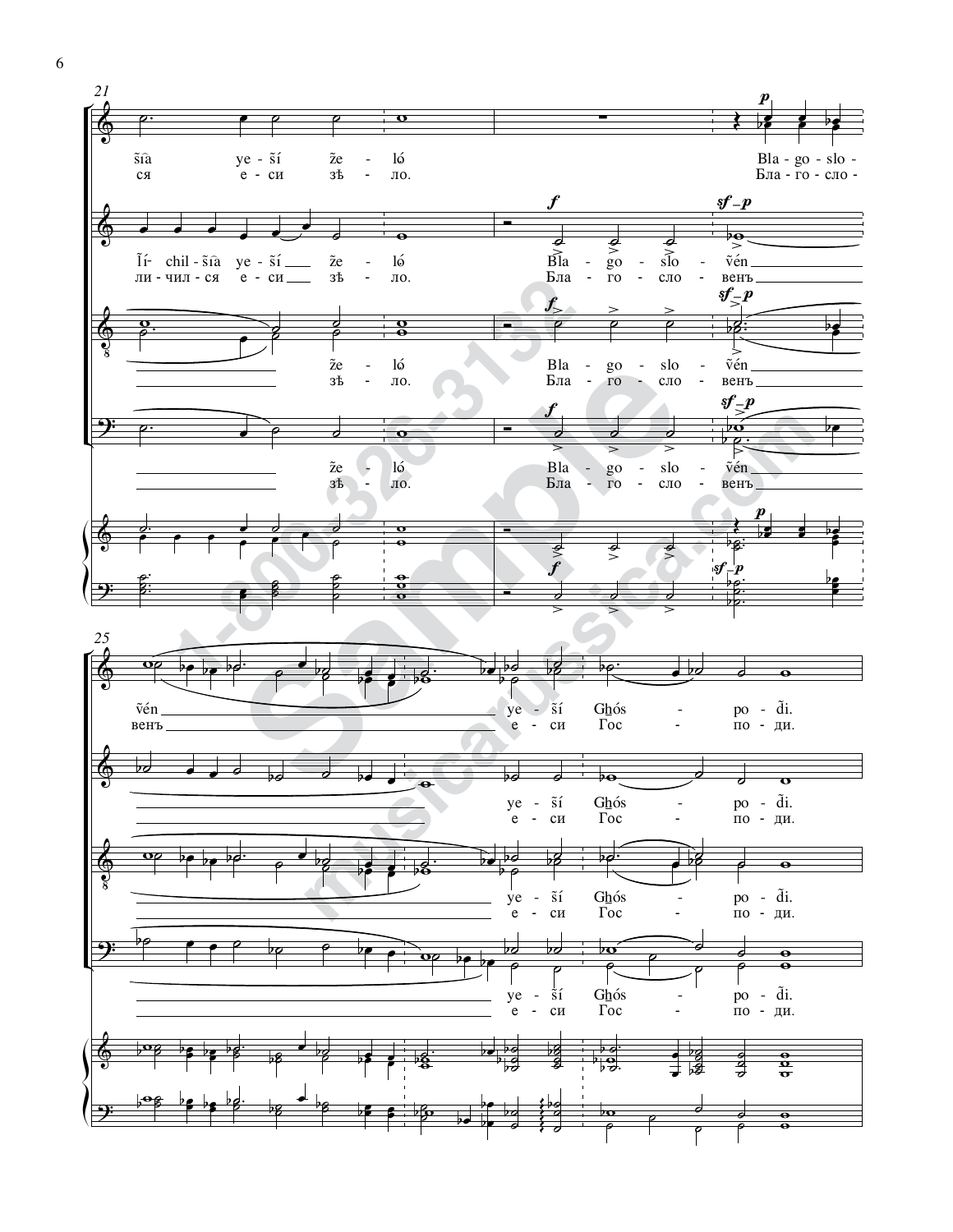

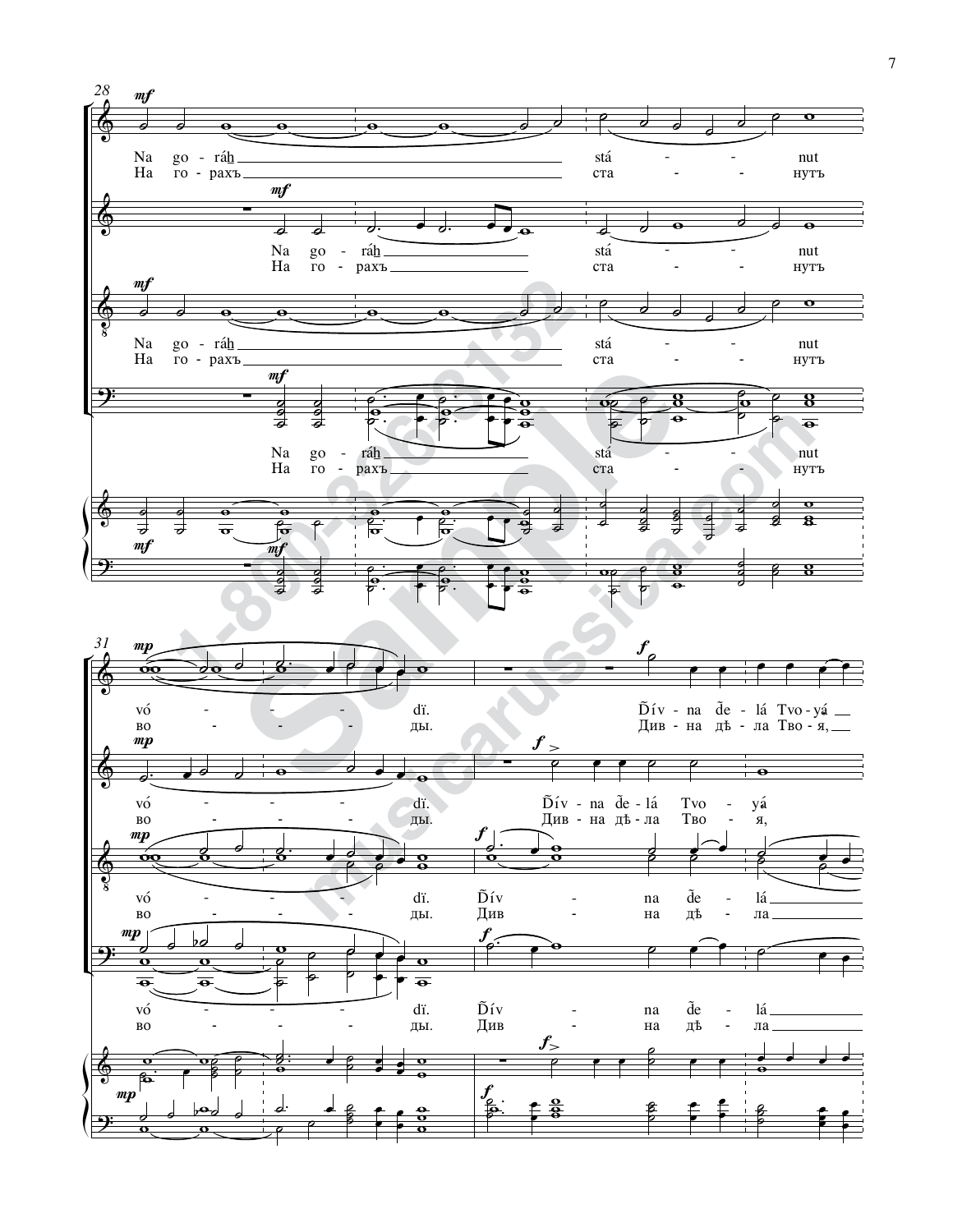



 $8\,$